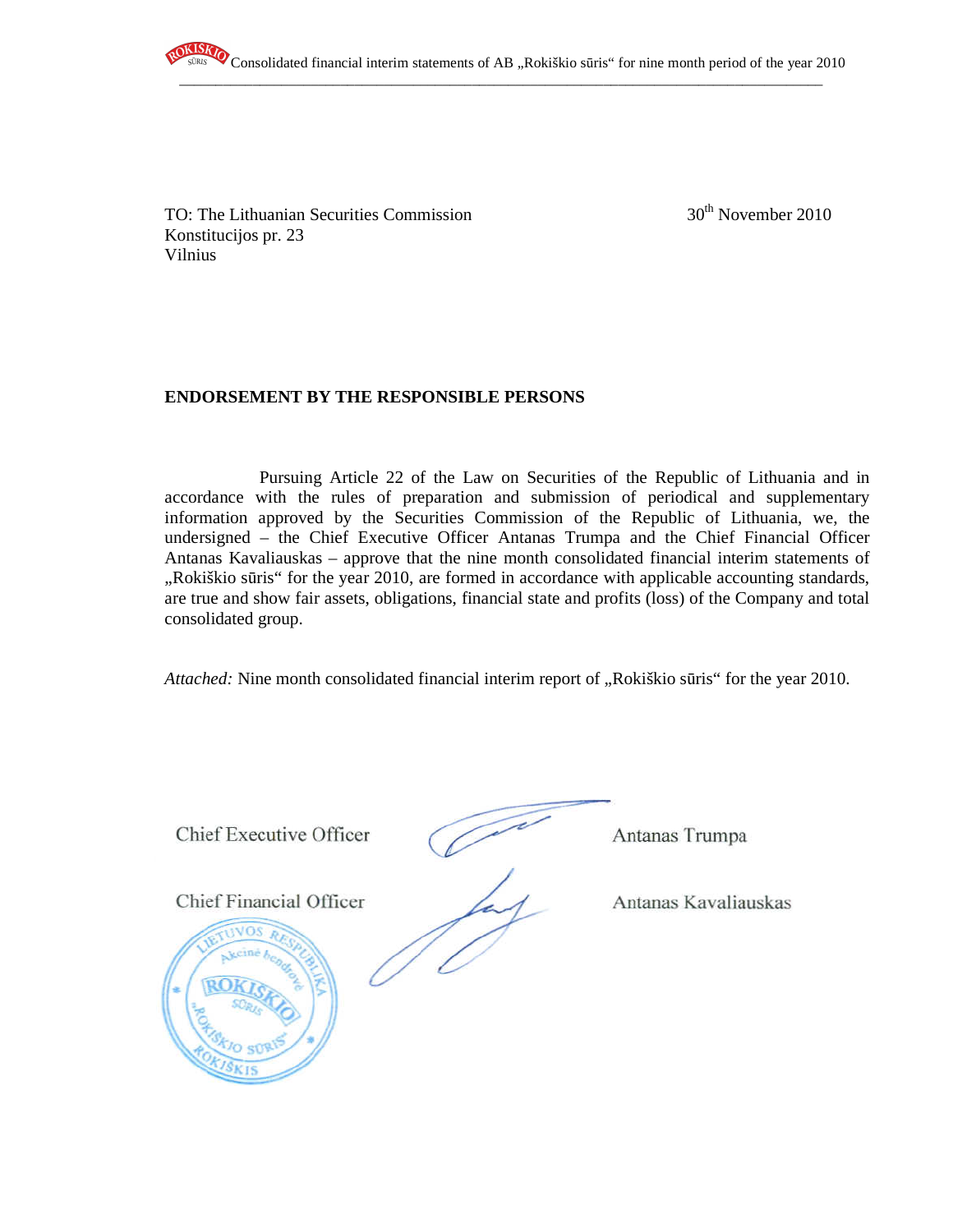



# **CONSOLIDATED FINANCIAL INTERIM STATEMENTS OF AB "ROKIŠKIO S**Ū**RIS" FOR NINE MONTH PERIOD FOR THE YEAR 2010**

*(Prepared in accordance with the rules of preparation and submission of periodical and supplementary information approved by the Securities Commission of the Republic of Lithuania)*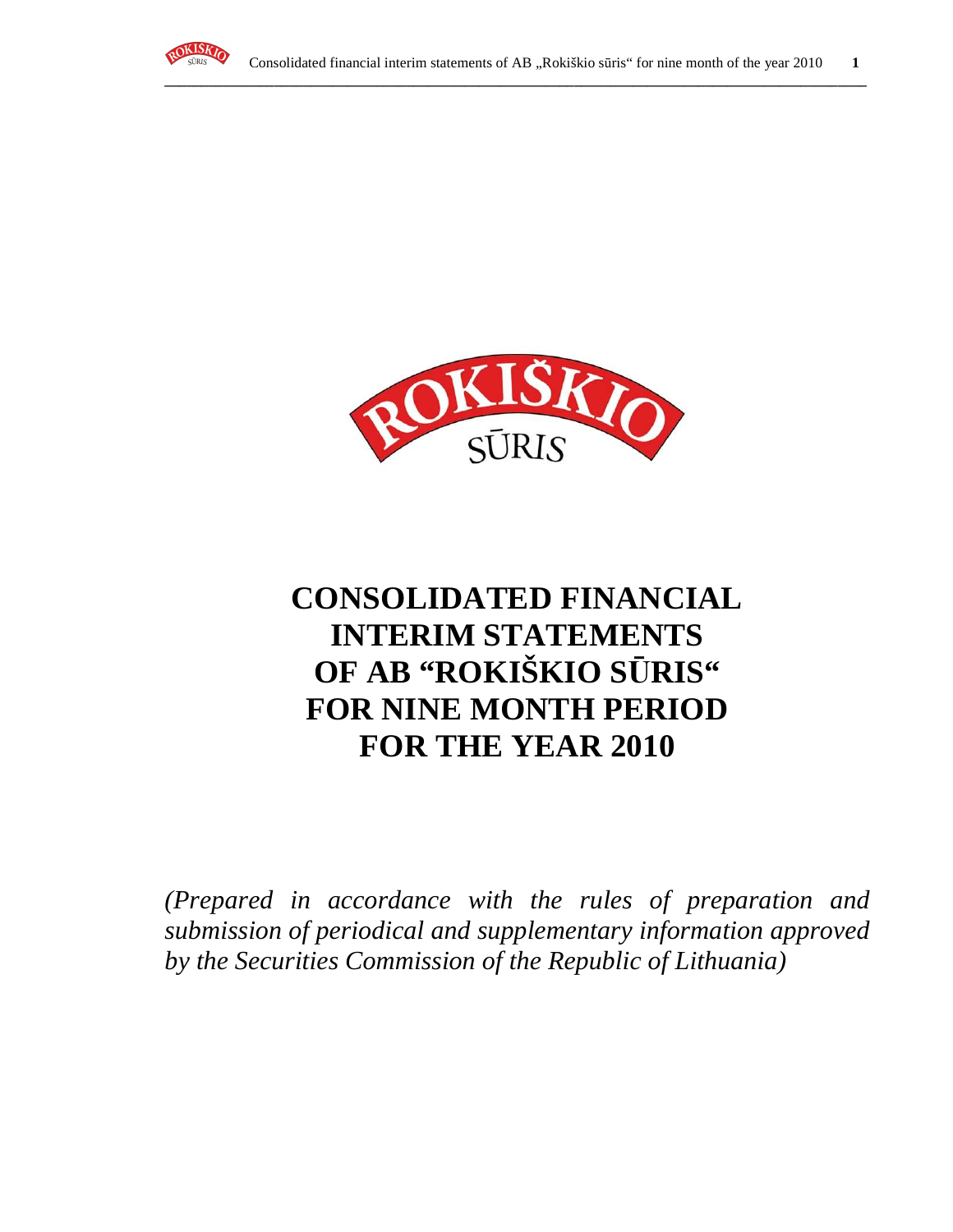

# **AB "ROKIŠKIO S**Ū**RIS" CONSOLIDATED AND PARENT COMPANY'S FINANCIAL STATEMENTS as at 30th September 2010**

Company code 173057512, address: Pramonės g. 3, LT-42150 Rokiškis, Lithuania (prepared according to International Accounting Standards)

(All tabular amounts are in LTL '000 unless otherwise stated)

# **Consolidated Balance sheet**

|                                     | September 30, 2010 |         | December 31, 2009 |         | September 30, 2009 |         |
|-------------------------------------|--------------------|---------|-------------------|---------|--------------------|---------|
|                                     |                    |         |                   |         |                    |         |
| <b>PROPERTY</b>                     |                    |         |                   |         |                    |         |
| Long-term tangible assets           | 92 609             |         | 108 577           |         | 111 763            |         |
| Intangible assets (with prestige)   | 467                |         | 390               |         | 658                |         |
| Other receivables in a year         | 22 3 3 9           |         | 18 165            |         | 24 081             |         |
|                                     |                    | 115 415 |                   | 127 132 |                    | 136 502 |
| <b>Current assets</b>               |                    |         |                   |         |                    |         |
| Inventories                         | 61 679             |         | 30 222            |         | 37 613             |         |
| Receivables and advance payments    | 87928              |         | 69 804            |         | 104 368            |         |
| Short-term investments              | 26 353             |         | 19 377            |         | 3 6 7 2            |         |
| Cash and cash equivalents           | 63889              |         | 101 187           |         | 55 411             |         |
|                                     |                    | 239 849 |                   | 220 590 |                    | 201 064 |
| <b>Total assests</b>                |                    | 355 264 |                   | 347 722 |                    | 337 566 |
| <b>EQUITY AND LIABILITIES</b>       |                    |         |                   |         |                    |         |
| <b>Capital and reserves</b>         |                    |         |                   |         |                    |         |
| Ordinary shares                     | 38 4 45            |         | 38 4 45           |         | 42 7 16            |         |
| Share premium                       | 41 473             |         | 41 473            |         | 41 473             |         |
| Reserve for acquisition of treasury | 29 188             |         | 14 188            |         | 38 746             |         |
| shares                              |                    |         |                   |         |                    |         |
| Treasury shares                     | (11478)            |         |                   |         | (18829)            |         |
| Other reserves                      | 7433               |         | 7074              |         | 7074               |         |
| Retained earnings                   | 77014              |         | 83 741            |         | 68 4 35            |         |
|                                     |                    | 182 075 |                   | 184 921 |                    | 179 615 |
| <b>Minority share</b>               |                    | 438     |                   | 514     |                    | 527     |
| <b>Non-current liabilities</b>      |                    |         |                   |         |                    |         |
| Non-current liabilities             |                    |         | 137               |         | 6                  |         |
| Deferred income                     | 6016               |         | 7 2 9 6           |         | 7811               |         |
|                                     |                    | 6016    |                   | 7433    |                    | 7817    |
| <b>Current liabilities</b>          |                    |         |                   |         |                    |         |
| Trade and other payables            | 69 507             |         | 50 234            |         | 56 982             |         |
| Income tax liabilities              | 3 0 2 2            |         | 1 3 5 0           |         | 3 1 2 7            |         |
| Deferred income                     | 3 2 2 5            |         | 2983              |         | 3 2 8 2            |         |
| Povisions                           | 824                |         | 824               |         | 824                |         |
| Financial debts                     | 90 157             |         | 99 4 63           |         | 85 392             |         |
|                                     |                    | 166 735 |                   | 154 854 |                    | 149 607 |
| <b>Total equity and liabilities</b> |                    | 355 264 |                   | 347 722 |                    | 337 566 |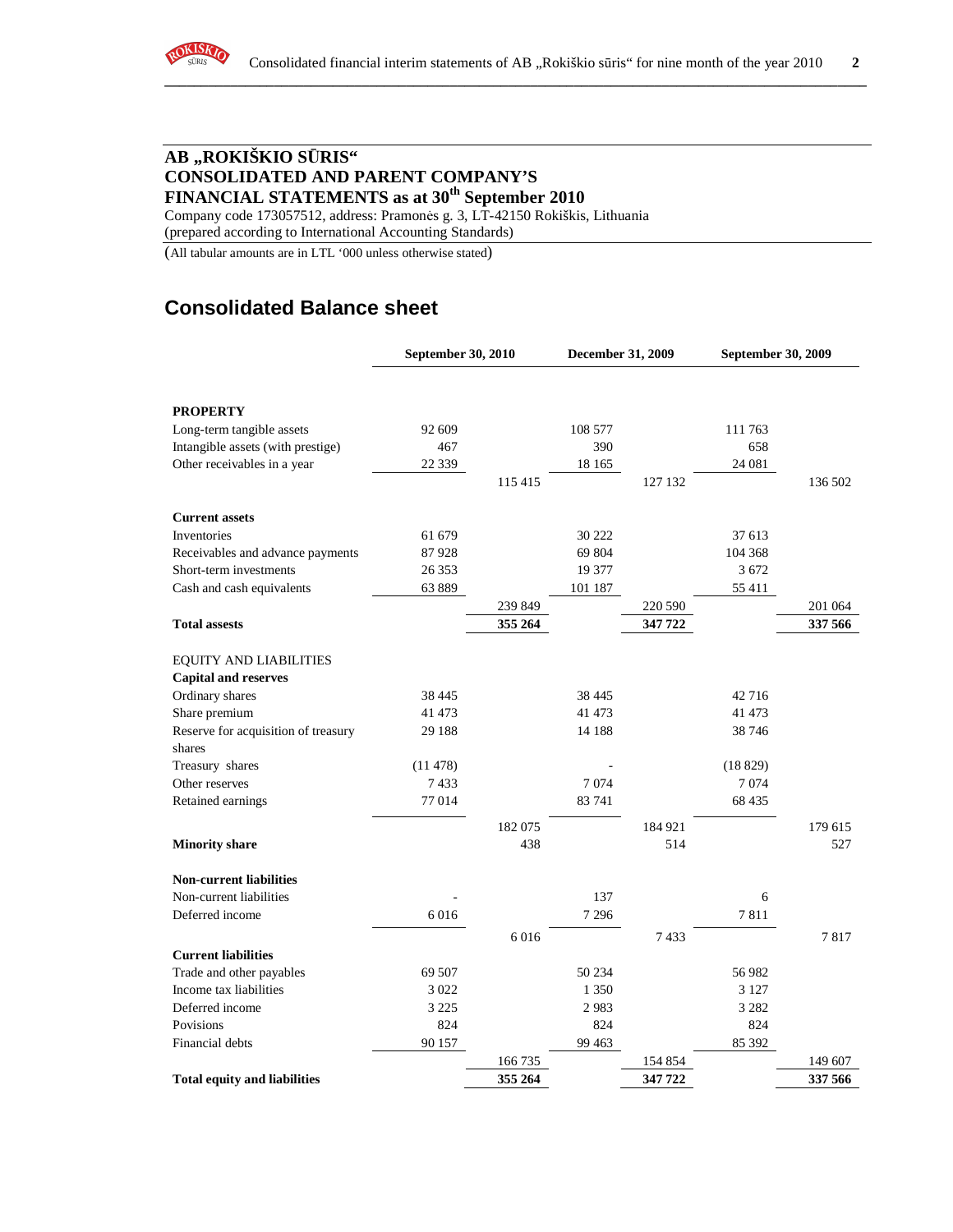# **AB "ROKIŠKIO S**Ū**RIS" CONSOLIDATED AND PARENT COMPANY'S FINANCIAL STATEMENTS as at 30th September 2010**

Company code 173057512, address: Pramonės g. 3, LT-42150 Rokiškis, Lithuania (prepared according to International Accounting Standards)

(All tabular amounts are in LTL '000 unless otherwise stated)

# **Statement of comprehensive income**

|                                            | 9 months ended |           | 3 months ended |           |  |
|--------------------------------------------|----------------|-----------|----------------|-----------|--|
|                                            | September 30   |           | September 30   |           |  |
|                                            | 2010           | 2009      | 2010           | 2009      |  |
| Sales                                      | 390 384        | 428 831   | 162 614        | 154 496   |  |
| Cost of sales                              | (340 436)      | (364 412) | (139 830)      | (131 871) |  |
| <b>Gross profit</b>                        | 49 948         | 64 4 19   | 22 7 84        | 22 625    |  |
| Selling and marketing expenses             | (37669)        | (49927)   | (13502)        | (13241)   |  |
| <b>Operating profit (loss)</b>             | 12 279         | 14 4 9 2  | 9 2 8 2        | 9 3 8 4   |  |
| Finance costs                              | 2 5 4 7        | (1923)    | 1 642          | (416)     |  |
| Profit before tax                          | 14 8 26        | 12 5 6 9  | 10 9 24        | 8968      |  |
| Income tax (accumulation)                  | (2 224)        | (3127)    | (853)          | 115       |  |
| <b>Operating activity income (loss)</b>    | 12 602         | 9442      | 10 071         | 9083      |  |
| Minority interests                         | (76)           | 254       | (237)          | 44        |  |
| Net profit (loss)                          | 12 5 26        | 9696      | 9834           | 9 1 2 7   |  |
| Other comprehensive income                 |                |           |                |           |  |
| Total comprehensive income for the<br>year | 12 5 26        | 9696      | 9834           | 9 1 2 7   |  |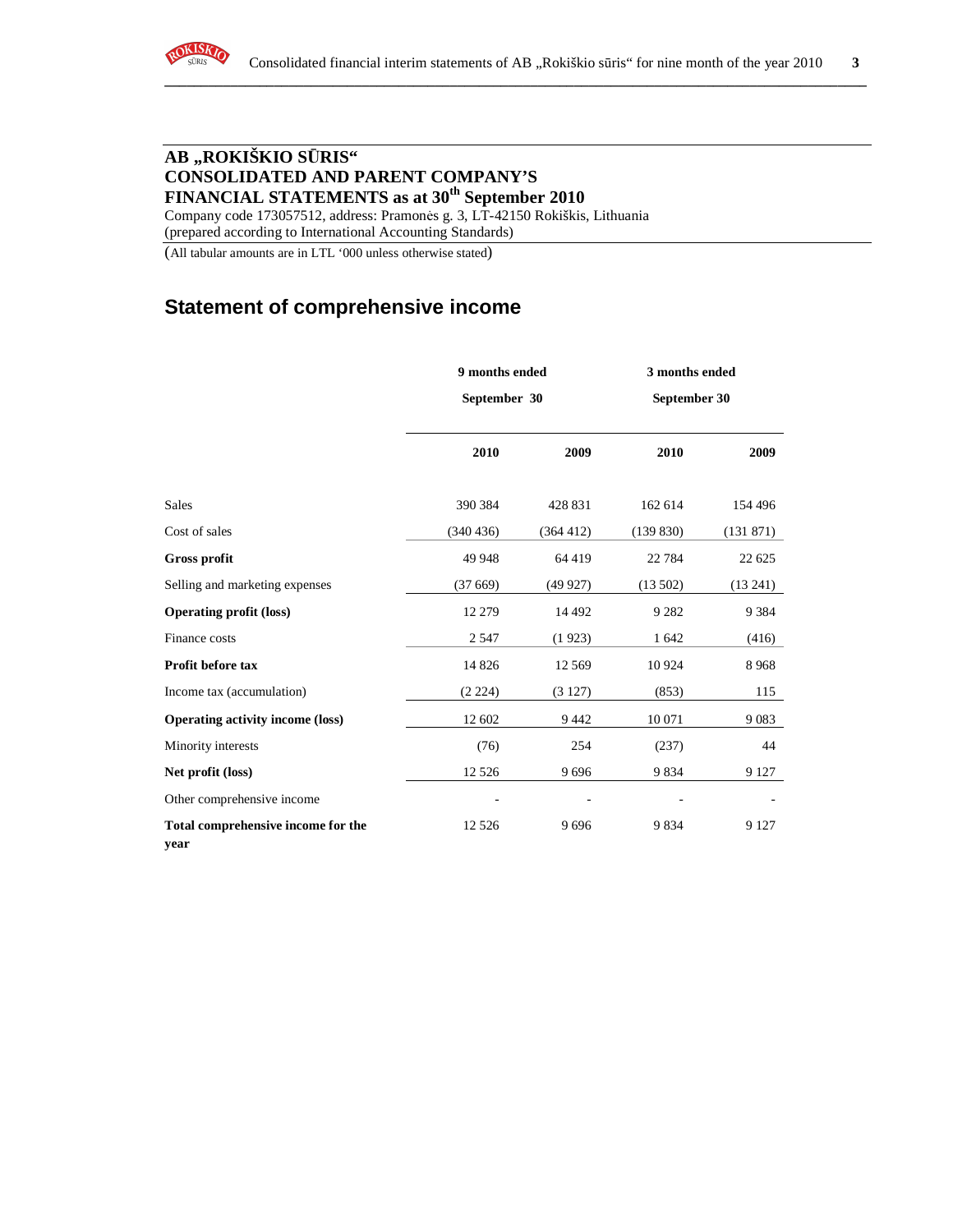

# **AB "ROKIŠKIO S**Ū**RIS" CONSOLIDATED AND PARENT COMPANY'S FINANCIAL STATEMENTS as at 30th September 2010**

Company code 173057512, address: Pramonės g. 3, LT-42150 Rokiškis, Lithuania

(prepared according to International Accounting Standards)

(All tabular amounts are in LTL '000 unless otherwise stated)

# **Consolidated cash flow statement**

|                                                                      |          | 9 months ended<br>September 30 |
|----------------------------------------------------------------------|----------|--------------------------------|
| <b>Operating activities</b>                                          | 2010     | 2009                           |
| Profit before tax and minority interest                              | 14 8 26  | 12 8 23                        |
| Corrections:                                                         |          |                                |
| depreciation                                                         | 19828    | 21 265                         |
| depreciation (negative prestige not included)                        | 174      | 194                            |
| written off long-term tangible assets<br>$\overline{\phantom{0}}$    | 14       | 55                             |
| loss in long-term tangible asset sales                               | 9        | 696                            |
| interest expenses                                                    | 810      | 1923                           |
| interest income                                                      | (702)    | (237)                          |
| net unrealized currency exchange profit                              | (84)     | (129)                          |
| export subsidies received                                            | (727)    | 1 0 5 2                        |
| depreciation of long-term tangible asset support                     | (2285)   | (2275)                         |
| Circulating capital changes:                                         |          |                                |
| - inventories                                                        | (31455)  | 46 750                         |
| - payables                                                           | 25 4 38  | 10 7 32                        |
|                                                                      | (34582)  | 3 4 5 6                        |
| - receivables and advance payments                                   |          |                                |
| Cash flows generated from operating activities                       | (8736)   | 96 30 5                        |
| Interest paid<br>Income tax paid                                     | (810)    | (1923)<br>(2349)               |
|                                                                      |          |                                |
| Net cash flows from investing activities                             | (9546)   | 92 033                         |
|                                                                      |          |                                |
| <b>Investing activities</b><br>Purchase of long-term tangible assets | (4230)   | (3992)                         |
| Purchase of intangible assets                                        | (164)    | (132)                          |
| Loans granted to farmers and employees                               | (3 284)  | (345)                          |
| Proceeds from long-term tangible asset sales                         | 254      | 495                            |
| Repayments of loans granted to farmers and employees                 | 2938     | 4 3 9 1                        |
| Interest received                                                    | 702      | 237                            |
| Subsidies for long-term tangible assets                              | 842      | 2079                           |
|                                                                      |          |                                |
| Net cash flows from investing activities                             | (2942)   | 2 7 3 3                        |
| <b>Financing activities</b>                                          |          |                                |
| Acquisition of treasury shares                                       | (11478)  | (3337)                         |
| Finance lease principal payments                                     |          | (20)                           |
| Loans granted                                                        | 468748   | 316830                         |
| Loan repayments received                                             | (458582) | (334046)                       |
| Dividends paid                                                       | (3894)   |                                |
| Net cash flows from financing activities                             | (5206)   | (20573)                        |
|                                                                      |          |                                |
| Net increase in cash and cash equivalents                            | (17694)  | 74 193                         |
| Cash and cash equivalents at the beginning of the period             | 81 5 82  | (18782)                        |
| Cash and cash equivalents at the end of the period                   | 63888    | 55 411                         |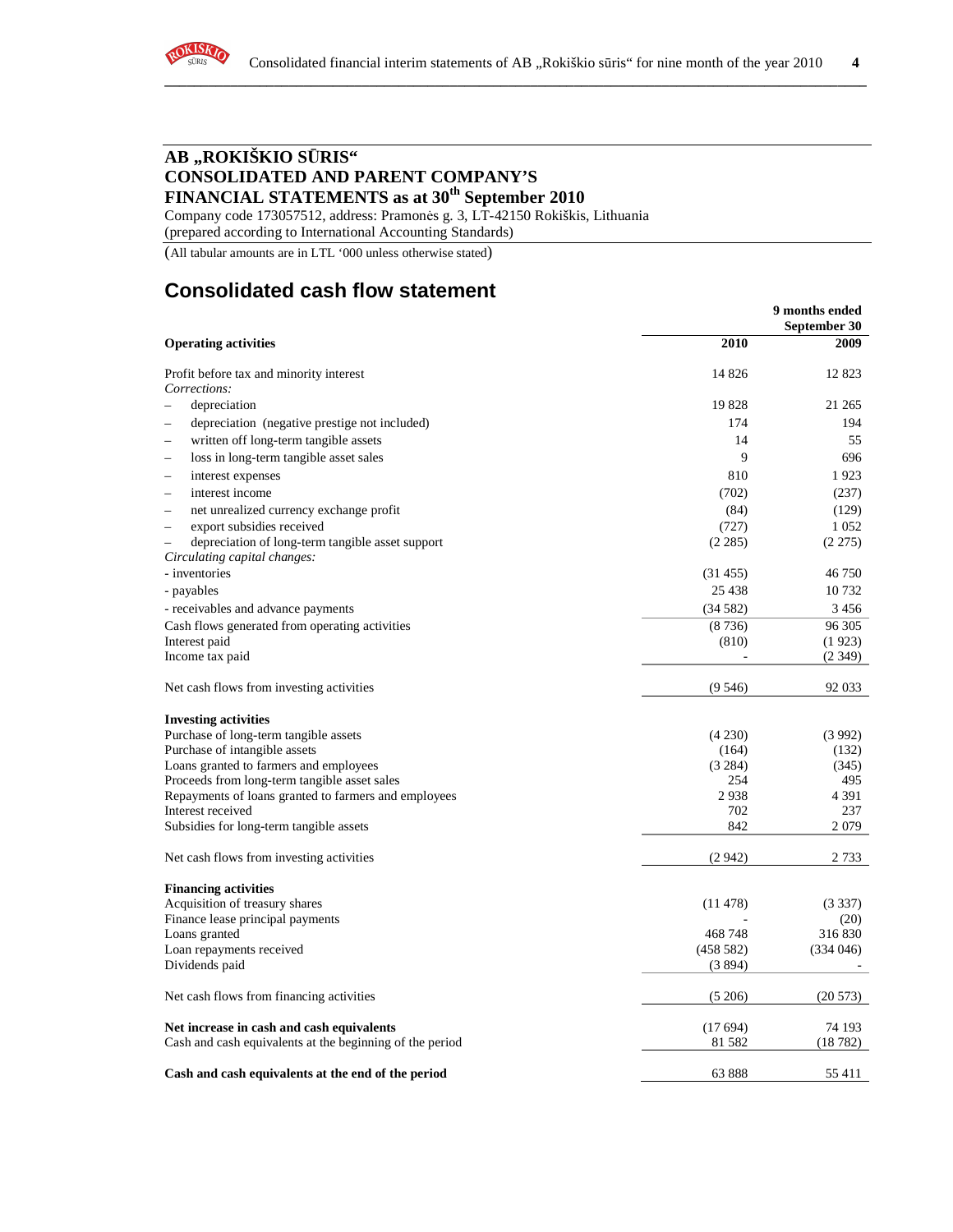

# **AB "ROKIŠKIO S**Ū**RIS" CONSOLIDATED AND PARENT COMPANY'S FINANCIAL STATEMENTS as at 30th September 2010**

Company code 173057512, address: Pramonės g. 3, LT-42150 Rokiškis, Lithuania (prepared according to International Accounting Standards)

(All tabular amounts are in LTL '000 unless otherwise stated)

# **Consolidated Own Capital Change Statement (thousand LTL)**

|                                                                                | <b>Share</b><br>capital | <b>Share</b><br>premium | <b>Reserve for</b><br>acquisition<br>of treasury<br>shares | <b>Treasury</b><br>shares | Other<br>reserves | <b>Retained</b><br>earnings | <b>Total</b> | <b>Minority</b><br>share | <b>Total</b> |
|--------------------------------------------------------------------------------|-------------------------|-------------------------|------------------------------------------------------------|---------------------------|-------------------|-----------------------------|--------------|--------------------------|--------------|
| <b>Balance</b><br>31st<br>at<br>December 2008                                  | 42 716                  | 41 473                  | 28 74 6                                                    | (15492)                   | 7 0 7 4           | 68 993                      | 173 510      | 273                      | 173 783      |
| <b>Acquisition of treasury</b><br>shares                                       |                         |                         |                                                            | (3337)                    |                   |                             | (3337)       |                          | (3337)       |
| <b>Comprehensive income</b>                                                    |                         |                         |                                                            |                           |                   | 9442                        | 9 4 4 2      | 254                      | 9696         |
| <b>Balance</b> at September<br>30, 2009                                        | 42 7 16                 | 41 473                  | 28 74 6                                                    | (18829)                   | 7074              | 78 435                      | 179 615      | 527                      | 180 142      |
| <b>Comprehensive income</b>                                                    |                         |                         |                                                            |                           |                   | 5 3 0 6                     | 5 3 0 6      | (13)                     | 5 2 9 3      |
| <b>Transactions</b><br>with<br>owners                                          |                         |                         |                                                            |                           |                   |                             |              |                          |              |
| in<br>share<br><b>Decrease</b><br>capital / cancellation of<br>treasury shares | (4271)                  |                         | (14558)                                                    | 18829                     |                   |                             |              |                          |              |
| <b>Transactions</b><br>with<br>owners in total                                 | (4271)                  |                         | (14558)                                                    | 15 4 92                   |                   |                             | (3337)       |                          | (3337)       |
| <b>Balance</b><br>31st<br>at<br>December 2009                                  | 38 4 45                 | 41 473                  | 14 188                                                     |                           | 7074              | 83 741                      | 184 921      | 514                      | 185 435      |
| <b>Dividends relating to</b><br>2009                                           |                         |                         |                                                            |                           |                   | (3894)                      | (3894)       |                          | (3894)       |
| <b>Profit distribution</b>                                                     |                         |                         | 15 000                                                     |                           | 359               | (15359)                     |              |                          |              |
| <b>Acquisition of treasury</b><br>shares                                       |                         |                         |                                                            | (11478)                   |                   |                             | (11478)      |                          | (11478)      |
| <b>Comprehensive income</b>                                                    |                         |                         |                                                            |                           |                   | 12 5 26                     | 12 5 26      | (76)                     | 12 450       |
| <b>Balance</b><br>$3)$ th<br>at<br>September 2010                              | 38 4 45                 | 41 473                  | 29 188                                                     | (11478)                   | 7433              | 77 014                      | 182075       | 438                      | 182 513      |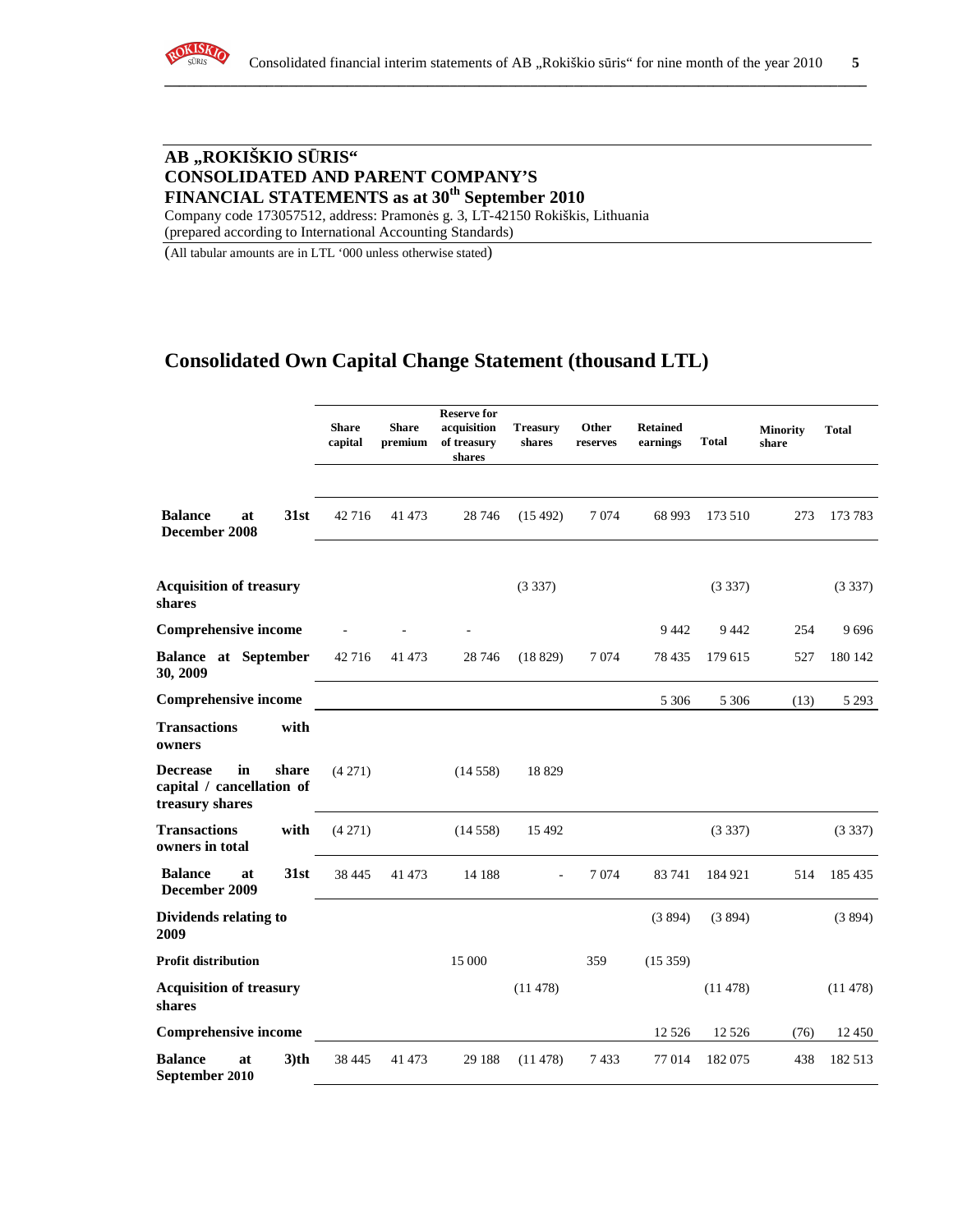

#### **AB "ROKIŠKIO S**Ū**RIS" CONSOLIDATED AND PARENT COMPANY'S FINANCIAL STATEMENTS as at 30th September 2010**

Company code 173057512, address: Pramonės g. 3, LT-42150 Rokiškis, Lithuania (prepared according to International Accounting Standards)

(All tabular amounts are in LTL '000 unless otherwise stated)

# **Commentary on the Report**

# **1. General information**

The joint stock company "Rokiškio sūris" (hereinafter – the company) is a public listed company incorporated in Rokiskis.

The shares of Rokiškio Sūris AB are traded on the Baltic Main List of the NASDAQ OMX Vilnius  $(symbol - RSU1L)$ .

The Consolidated Group (hereinafter – the Group) consists of the Company, its two branches, four subsidiaries and one joint venture. (2009: two branches, seven subsidiaries and one joint venture). The branches and subsidiaries that comprise consolidated Group are indicated below:

|                  | <b>Operating as</b><br>at June 30th |            |                     |
|------------------|-------------------------------------|------------|---------------------|
| <b>Branches</b>  | 2010                                | 2009       | <b>Subsidiaries</b> |
| Utenos pienas    | Yes.                                | Yes        | UAB "Rokiškio pie   |
| Ukmergės pieninė | Yes                                 | <b>Yes</b> | UAB "Skeberdis ir   |
|                  |                                     |            | partneriai"         |

|                  |             | <b>Operating as</b><br>at June 30th |                       |        | Group's share $\frac{6}{6}$ as at<br>June 30th |
|------------------|-------------|-------------------------------------|-----------------------|--------|------------------------------------------------|
| <b>Branches</b>  | <b>2010</b> | 2009                                | <b>Subsidiaries</b>   | 2010   | 2009                                           |
| Utenos pienas    | Yes         | Yes                                 | UAB "Rokiškio pienas" | 100,00 | 100,00                                         |
| Ukmergės pieninė | Yes         | Yes                                 | UAB "Skeberdis ir     |        |                                                |
|                  |             |                                     | partneriai"           |        |                                                |
|                  |             |                                     | UAB "Skirpstas"       | 100,00 | 100,00                                         |
|                  |             |                                     | KB "Žalmargė"         | 100,00 | 100,00                                         |
|                  |             |                                     | UAB "Europienas"      |        | 100,00                                         |
|                  |             |                                     | SIA "Jekabpils Piena  | 50,05  | 50,05                                          |
|                  |             |                                     | Kombinats"            |        |                                                |
|                  |             |                                     | UAB "Batėnai"*        |        | 100,00                                         |
|                  |             |                                     | UAB "Pečupė"*         |        | 100,00                                         |

| <b>Joint venture</b> |       |       |
|----------------------|-------|-------|
| UAB, Pieno upės"     | 50,00 | 50,00 |

\* These subsidiaries were not consolidated due to their insignificance.

Within 2009, the following companies – UAB "Skeberdis ir partneriai", UAB "Europienas", UAB "Pečupė" – were liquidated.

All above subsidiaries, the joint venture and branches are incorporated in Lithuania, except for SIA "Jekabpils Piena Kombinats" which is incorporated in Latvia.

The Group's main line of business is the production of fermented cheese and a wide range of other dairy products.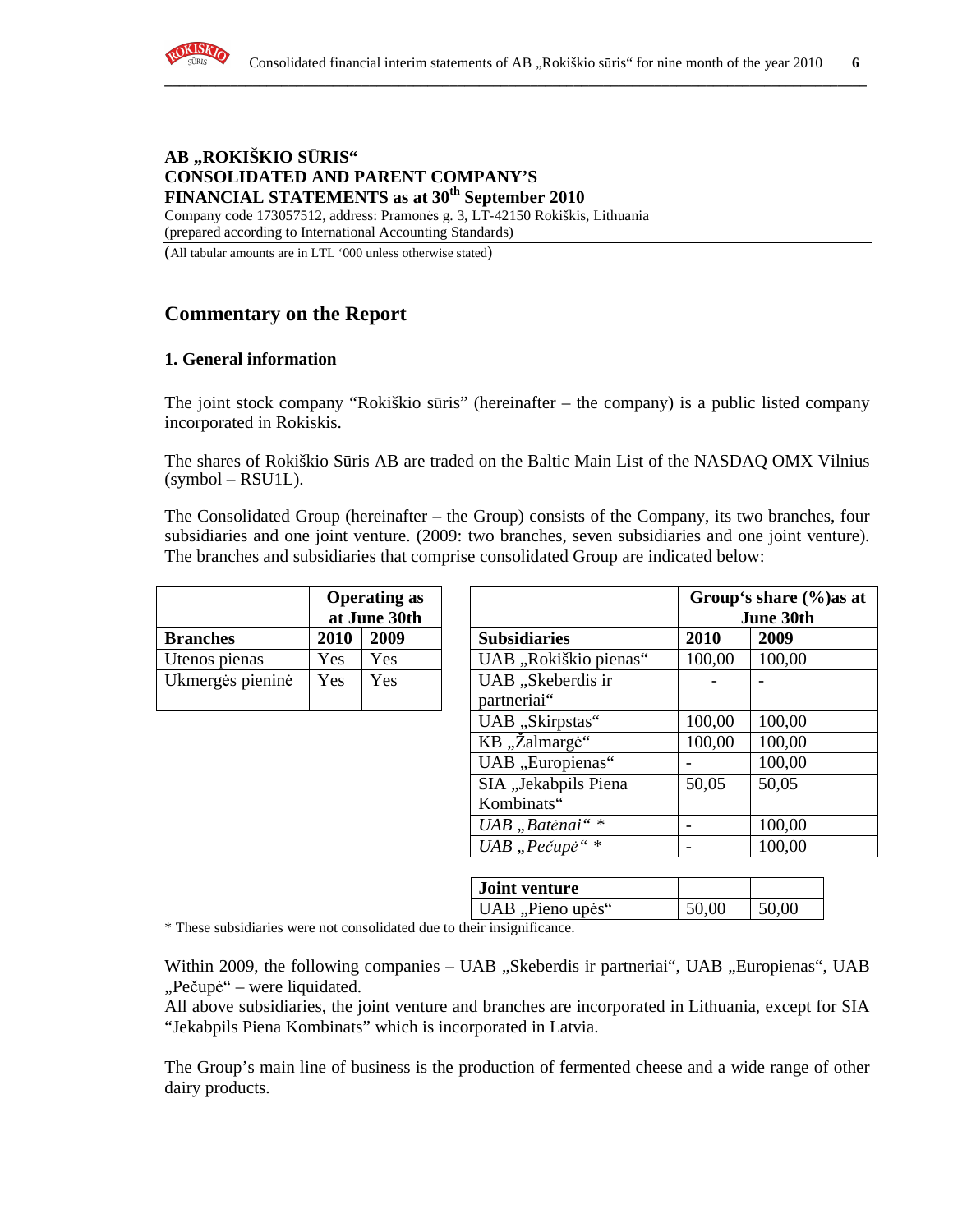

As of September 30, 2010, the average number of the Group's employees was equal to 1 518 (compared to 1 610 employees as at September 30, 2009).

**\_\_\_\_\_\_\_\_\_\_\_\_\_\_\_\_\_\_\_\_\_\_\_\_\_\_\_\_\_\_\_\_\_\_\_\_\_\_\_\_\_\_\_\_\_\_\_\_\_\_\_\_\_\_\_\_\_\_\_\_\_\_\_\_\_\_\_\_\_\_\_\_\_\_\_\_\_\_\_\_\_\_\_\_\_\_\_\_\_\_\_\_\_\_\_\_**

# **2. Accounting Principles**

These consolidated financial statements have been prepared according to International Financial Reporting Standards (IFRS) as adopted by the European Union.

The consolidated financial statements have been prepared under the historical cost convention. The principal accounting policies applied in the preparation of these consolidated and parent company's financial statements are set out below. These policies have been consistently applied to all the years present, unless otherwise stated.

The preparation of consolidated and parent company's financial statements in conformity with IFRS requires the use of estimates and assumptions that affect the reported amounts of assets and liabilities and disclosure of contingent assets and liabilities at the date of the financial statements and the reported amounts of revenues and expenses during the reporting period.

Subsidiaries are the entities over which the Group has the power to govern the financial and operating policies generally accompanying a shareholding of more than one half of the voting rights. Subsidiaries are fully consolidated from the date on which control is transferred to the Group. They are de-consolidated from the date that control ceases.

Transactions among the Group's enterprises, residual values and retained transaction earnings between the Group's enterprises are eliminated. Unrealised loss is eliminated too; however, it is considered to be the sign of transfer asset value decrease. The accounting principles of daughter enterprises were changed where necessary in order to ensure their consistency with the accounting principles applied by the Group.

The Group applies a policy of treating transactions with minority interests as transactions with parties external to the Group. Disposals to minority interests result in gains and losses for the Group that are recorded in the statement of comprehensive income.

The group's interests in jointly controlled entities are accounted for by proportionate consolidation. The group combines its share of the joint ventures' individual income and expenses, assets and liabilities and cash flows on a line-by-line basis with similar items in the group's financial statements. The group recognises the portion of gains or losses on the sale of assets by the group to the joint venture that is attributable to the other venturers. The group does not recognise its share of profits or losses from the joint venture that result from the group's purchase of assets from the joint venture until it resells the assets to an independent party. However, a loss on the transaction is recognised immediately if the loss provides evidence of a reduction in the net realisable value of current assets, or an impairment loss.

Items included in the financial statements of the Company and each of the Group's entities are measured using the currency of the primary economic environment in which the entity operates (hereinafter "the functional currency"). The financial statements are presented in Litas (LTL), which is the Company's (and each of the Group entity's) functional and presentation currency.

The value of long-term tangible assets is valued at historical cost less accumulated depreciation. Subsequent costs are included into the asset's carrying amount or recognized as separate assets, as appropriate, only when it is likely that in future the Group will receive economic benefits associated with the item and the cost of the item will be measured accordingly. All other repairs and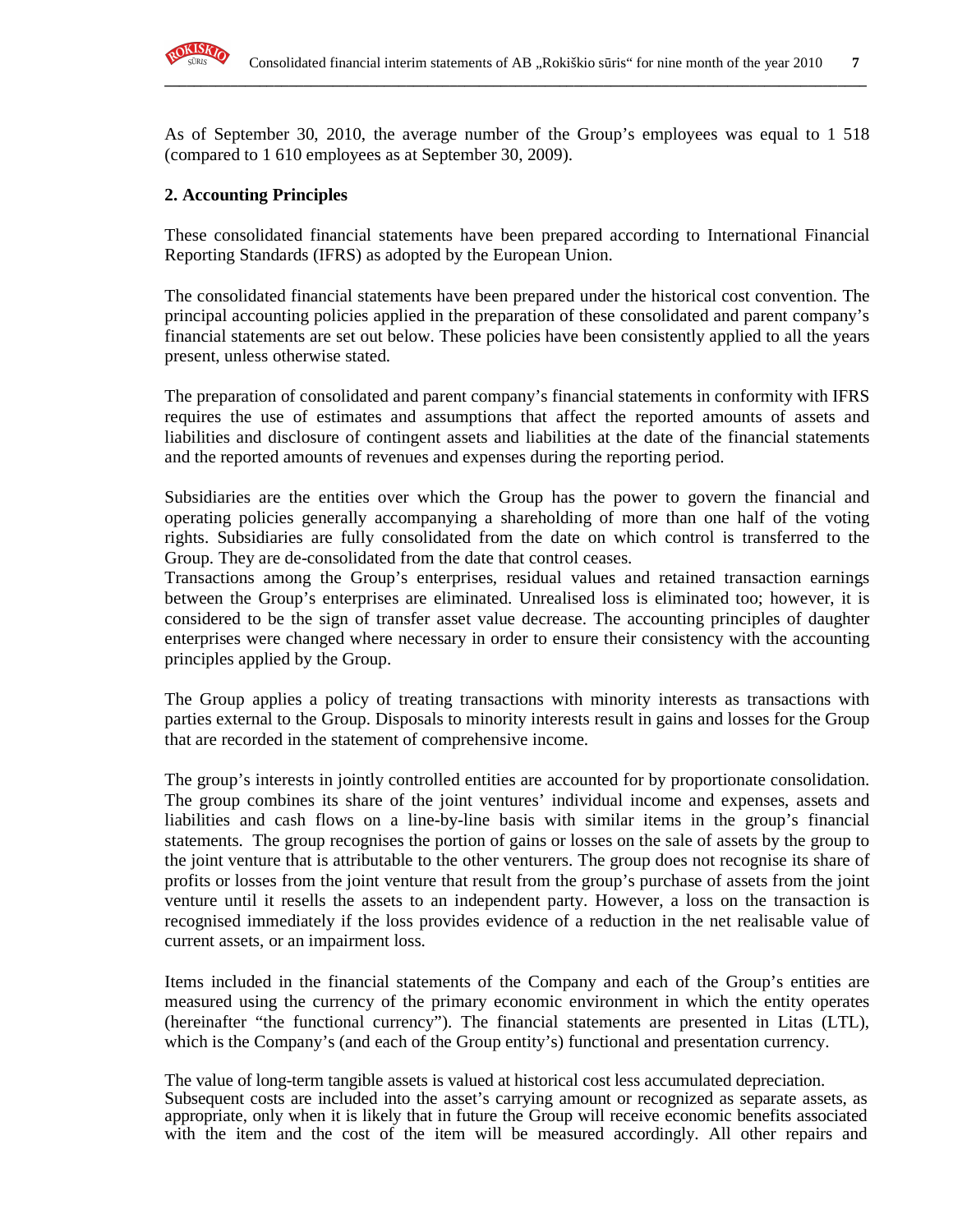

maintenance expenses are charged to the income statement during the financial period in which they have been incurred.

**\_\_\_\_\_\_\_\_\_\_\_\_\_\_\_\_\_\_\_\_\_\_\_\_\_\_\_\_\_\_\_\_\_\_\_\_\_\_\_\_\_\_\_\_\_\_\_\_\_\_\_\_\_\_\_\_\_\_\_\_\_\_\_\_\_\_\_\_\_\_\_\_\_\_\_\_\_\_\_\_\_\_\_\_\_\_\_\_\_\_\_\_\_\_\_\_**

Depreciation on property, plant and equipment is calculated using the straight-line method to allocate their cost to their residual values over their estimated useful lives, as follows:

| <b>Buildings</b>                                  | $15 - 55$ years |
|---------------------------------------------------|-----------------|
| Plant & machinery                                 | $5 - 29$ years  |
| Motor vehicles                                    | $4 - 10$ years  |
| Equipment and other property, plant and equipment | $3 - 20$ years  |

The asset residual values and useful lives are reviewed, and adjusted, if appropriate, at each balance sheet date.

The Group's software which is expected to bring the Group material benefit in future, is valued at cost price less accumulated depreciation. Depreciation is calculated using the straight-line method for the estimated useful life from 1 to 5 years.

Loans and receivables are non-derivative financial assets with fixed or determinable payments that are not quoted in an active market. They are included in current assets, except for maturities greater than 12 months after the balance sheet date. These are classified as non-current assets. Loans and receivables are classified as 'trade and other receivables' in the balance sheet.

Inventories are subsequently carried at the lower of cost and net realisable value. Cost is determined by the first-in, first-out (FIFO) method. The cost of finished goods and work in progress comprises raw materials, direct labour, other direct costs and related indirect production overheads, but excludes borrowing costs. Net realisable value is the estimated selling price in the ordinary course of business, less the costs of completion and selling expenses.

Loans granted and amounts receivables are recognised initially at fair value and subsequently measured at amortised cost using the effective interest method, less the amount of impairment loss. A provision for impairment of amounts receivables is established when there is objective evidence that the Group will not be able to collect all amounts due according to the original terms of receivables. The impairment amount is the difference between the asset's carrying amount and the present value of estimated future cash flows, discounted at the original effective interest rate. The amount of the provision is recognised in the statement of comprehensive income within 'general and administrative expenses'. Bad debts are written off during the year in which they are identified as irrecoverable.

Cash and cash equivalents are carried at nominal value. For the purposes of the cash flow statement, cash and cash equivalents comprise cash on hand and at bank and bank overdrafts. Bank overdrafts are included in borrowings in current liabilities on the balance sheet.

Ordinary shares are stated at their par value. Consideration received for the shares sold in excess over their nominal value is shown as share premium. Incremental external costs directly attributable to the issue of new shares are accounted for as a deduction from share premium.

Where the Company or its subsidiaries purchase the Company's equity share capital, the consideration paid including any attributed incremental external costs is deducted from shareholders' equity as treasury shares until they are sold, reissued, or cancelled. No gain or loss is recognised in the statement of comprehensive income on the sale, issuance, or cancellation of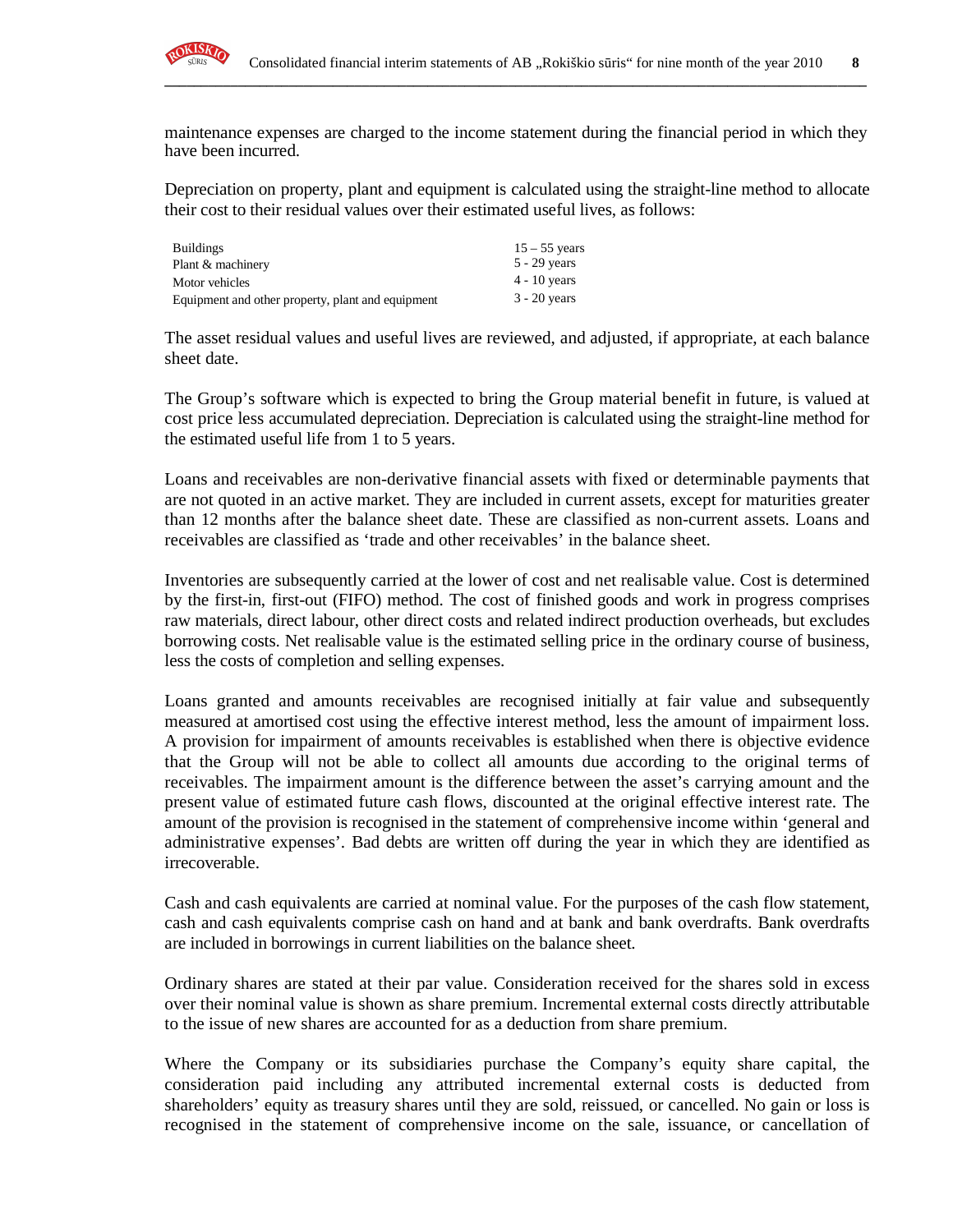

treasury shares. Where such shares are subsequently sold or reissued, any consideration received is presented in the consolidated financial statements as a change in shareholders' equity.

**\_\_\_\_\_\_\_\_\_\_\_\_\_\_\_\_\_\_\_\_\_\_\_\_\_\_\_\_\_\_\_\_\_\_\_\_\_\_\_\_\_\_\_\_\_\_\_\_\_\_\_\_\_\_\_\_\_\_\_\_\_\_\_\_\_\_\_\_\_\_\_\_\_\_\_\_\_\_\_\_\_\_\_\_\_\_\_\_\_\_\_\_\_\_\_\_**

Other reserves are established upon the decision of annual general meeting of shareholders on profit appropriation.

Borrowings are recognised initially at fair value, net of transaction costs incurred. Borrowings are subsequently stated at amortised cost. Any difference between the amount at initial recognition and the redemption value is recognised in the statement of comprehensive income over the period of the borrowings using the effective interest method.

Profit is taxable at a rate of 15 per cent (2009: 20 per cent) in accordance with the Lithuanian regulatory legislation on taxation.

The Group pays social security contributions to the state Social Security Fund (the Fund) on behalf of its employees based on the defined contribution plan in accordance with the local legal requirements. Social security contributions are recognised as expenses on an accrual basis and are included in payroll expenses.

Revenue comprises the fair value of the consideration received or receivable for the sale of goods and services in the ordinary course of the Group's activities. Revenue is shown net of value-added tax, returns, rebates and discounts and after eliminated sales within the Group. Revenue from sales of goods is recognised only when all significant risks and benefits arising from ownership of goods is transferred to the customer.

Interest income is recognised on a time-proportion basis using the effective interest method.

Dividend distribution to the Company's shareholders is recognised as a liability in the Group's financial statements in the period in which the dividends are approved by the Company's shareholders.

Basic earnings per share are calculated by dividing net profit attributed to the shareholders from average weighted number of ordinary registered shares in issue, excluding ordinary registered shares purchased by the Company and the Group and held as treasury shares.

Operating segments are reported in a manner consistent with the internal reporting provided to the chief operating decision-maker. The chief operating decision-maker, who is responsible for allocating resources and assessing performance of the operating segments, has been identified as the Board of directors that make strategic decisions.

The Group's management identified the following operating segments within the Group: hard cheese, semi hard cheese, butter, milk, cream, sour cream, sour milk, yogurt, curds, curd cheese and other. These operating segments were aggregated into two main reportable segments, based on similar nature of products, production process, type of customers and method of distribution.

Government grants are recognised at fair value where there is sufficient evidence that the grant will be received and the Group and the Company will comply with all conditions attached.

Export subsidies paid by the Government for each exported tone of products meeting certain requirements are included in sales revenue.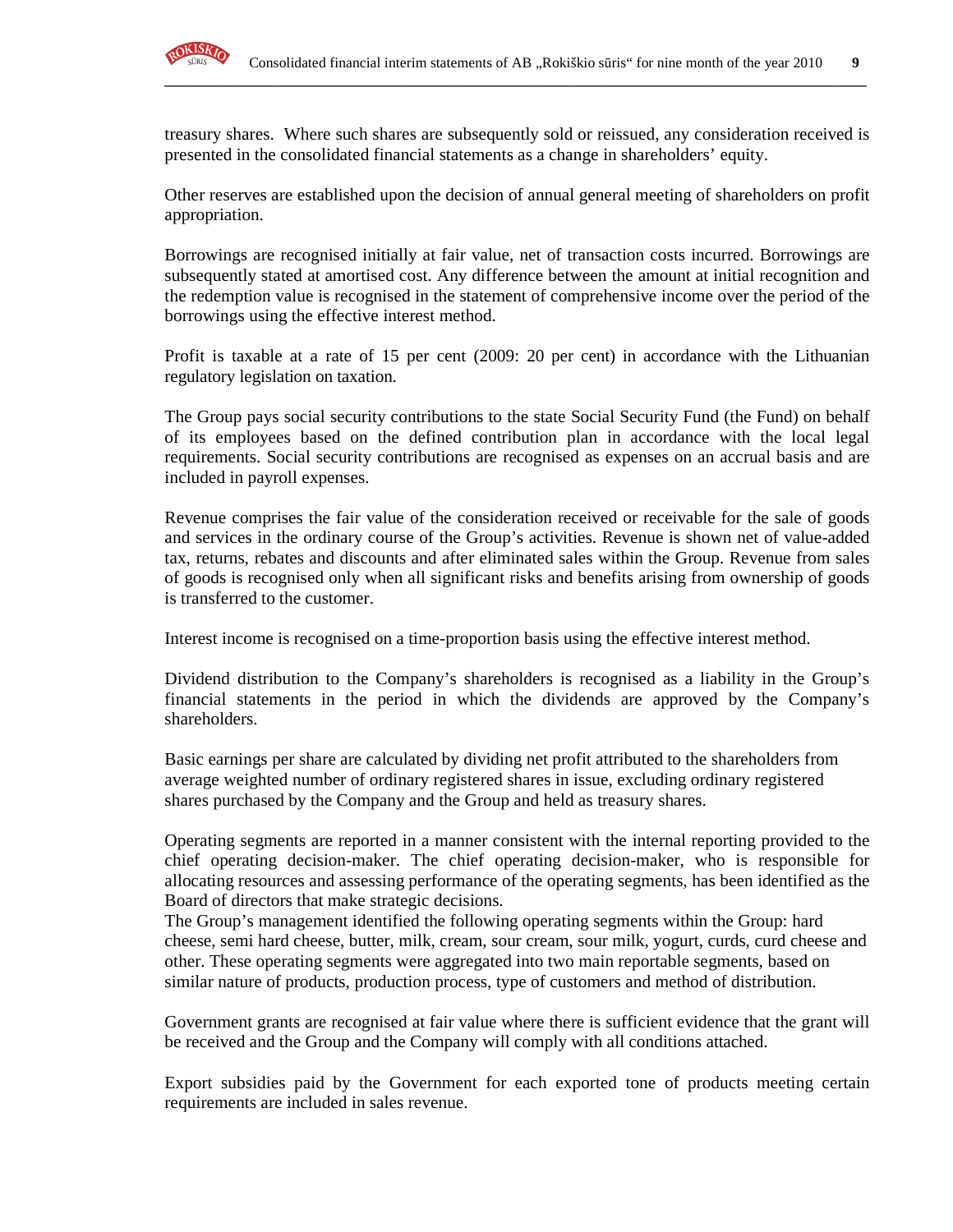

Government grants received to finance acquisition of property, plant and equipment are included in non-current deferred income in the balance sheet. They are recognised as income on a straight-line basis over the useful life of property, plant and equipment concerned.

**\_\_\_\_\_\_\_\_\_\_\_\_\_\_\_\_\_\_\_\_\_\_\_\_\_\_\_\_\_\_\_\_\_\_\_\_\_\_\_\_\_\_\_\_\_\_\_\_\_\_\_\_\_\_\_\_\_\_\_\_\_\_\_\_\_\_\_\_\_\_\_\_\_\_\_\_\_\_\_\_\_\_\_\_\_\_\_\_\_\_\_\_\_\_\_\_**

Provisions are measured at the present value of expenditures expected to be required to settle the obligation using pre-tax rate that reflects current market assessments of the time value of money and the risks specified to the obligation. The increase in the provision due to passage of time is recognised as interest expense.

Trade payables are recognised initially at fair value and subsequently measured at amortised cost using effective interest method.

#### **3. Information on segments**

*Primary segment – business segments* 

- The Group's main business segments:
- Fresh dairy products
- Cheese and other dairy products.

Other operations of the Group comprise of raw milk collection. Transactions between the business segments are on normal commercial terms and conditions.

Information below describes the segments at September 30, 2010:

|                                               | <b>Fresh dairy</b><br>products | <b>Cheese and</b><br>other dairy | Group    |
|-----------------------------------------------|--------------------------------|----------------------------------|----------|
|                                               |                                | products                         |          |
|                                               |                                |                                  |          |
| Sales within the segment                      | 178 992                        | 356 718                          | 535 710  |
| Sales with other segments                     | (30 661)                       | (114665)                         | (145326) |
| Sales to the third parties                    | 148 331                        | 242 053                          | 390 384  |
| Gross profit (loss) of the segment before tax | (3009)                         | 17835                            | 14826    |
| Depreciation and amortization                 | 3882                           | 16 120                           | 20 002   |
| <b>Income tax</b>                             |                                | 2 2 2 4                          | 2 2 2 4  |

*Secondary segment – geographic segments* 

Analysis of the Group's income from sales according to markets is as follows:

|                                               | 2010 09 30 | 2009 09 30 | <b>Change</b><br>(%) |
|-----------------------------------------------|------------|------------|----------------------|
| Lithuania                                     | 150 961    | 196 586    | $-23,2$ .            |
| European Union countries                      | 180 031    | 184 239    | $-2,28$              |
| Other (including the United States and Japan) | 59 392     | 48 006     | 23,72                |
| Total                                         | 390 384    | 428 831    | $-\sqrt{8,97}$       |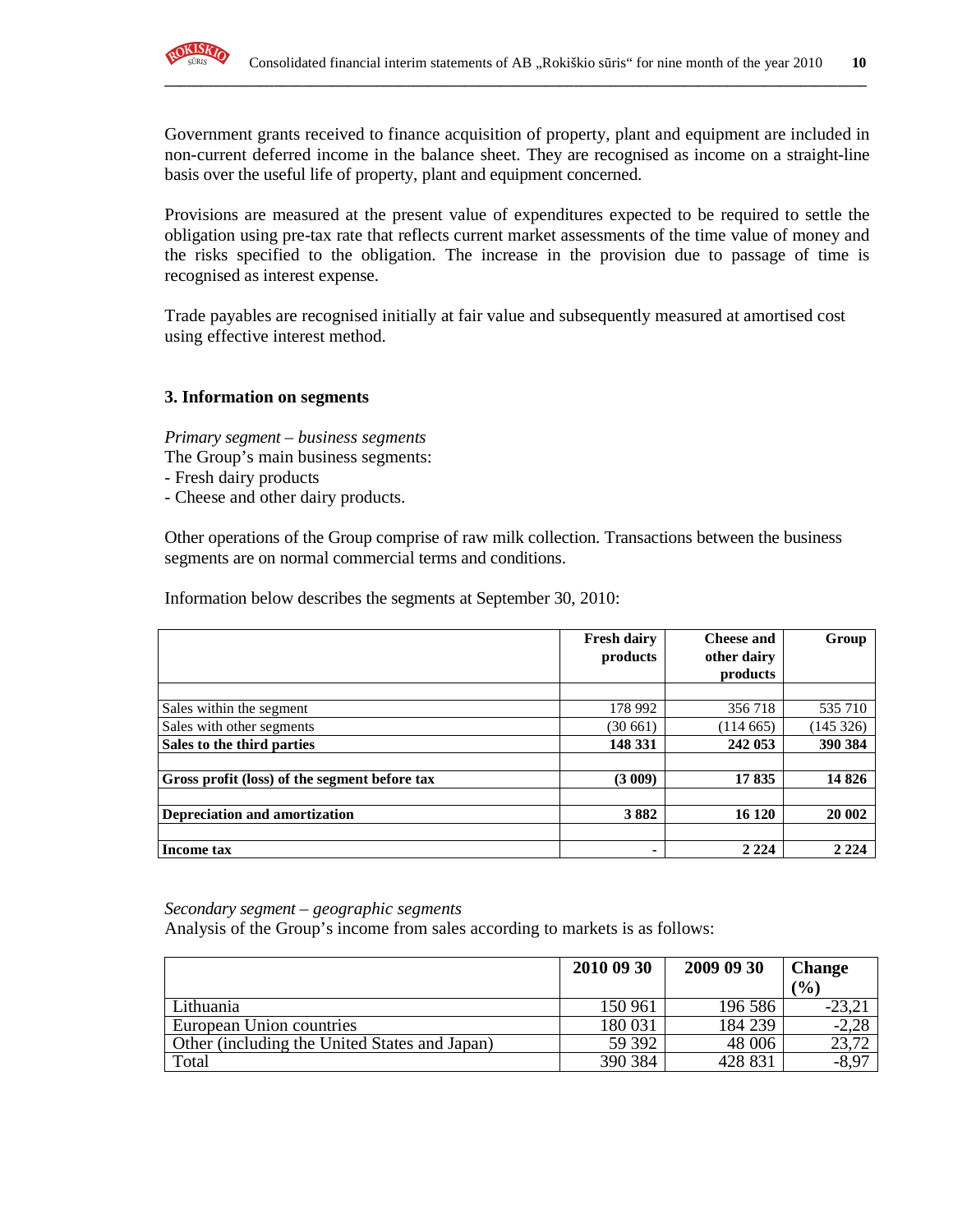

Income analysis according to groups:

|                         | 2010 09 30 | 2009 09 30 | <b>Change</b> |
|-------------------------|------------|------------|---------------|
|                         |            |            | (9/0)         |
| <b>Product Sales</b>    | 389 538    | 424 871    | $-8,32$       |
| <b>Export subsidies</b> | 326        | 2 9 4 4    | $-88,93$      |
| Provided services       | 520        | 1 0 1 6    | $-48,82$      |
| Total                   | 390 384    | 428 831    | $-8,97$       |

**\_\_\_\_\_\_\_\_\_\_\_\_\_\_\_\_\_\_\_\_\_\_\_\_\_\_\_\_\_\_\_\_\_\_\_\_\_\_\_\_\_\_\_\_\_\_\_\_\_\_\_\_\_\_\_\_\_\_\_\_\_\_\_\_\_\_\_\_\_\_\_\_\_\_\_\_\_\_\_\_\_\_\_\_\_\_\_\_\_\_\_\_\_\_\_\_**

Following the European Commission's Regulation "Concerning covering export costs of milk and dairy products", starting from  $1<sup>st</sup>$  May 2004 the company has the right to receive subsidies for the cheese exported to the countries determined by the latter Regulation. Export subsidies are paid for every ton of exported production which is in conformity with the Regulation requirements. Payable export subsidies are reported under trade and other payables.

#### **4. Long-term tangible assets**

In the income statement the depreciation charge of long-term tangible assets is reported in the following entries: selling and marketing expenses, general and administrative expenses and cost of sales, as well as in production in progress and ready production entries.

Software and intangible asset depreciation charge are accounted in the entry of general and administrative expenses.

## **5. Other receivables**

As at September 30, 2010, the Group's receivables was made of:

|                                      | 2010 09 30 | 2009 09 30 | <b>Change</b> |
|--------------------------------------|------------|------------|---------------|
|                                      |            |            | (0/0)         |
| Long-term loans granted to farmers   | 3887       | 1895       | 105,12        |
| Long-term loans granted to employees | 130        | 111        | 17,12         |
| Investments                          | 690        | 186        | 270,97        |
| Loans to other companies             | 17 259     | 16 592     | 4,02          |
| Other                                | 373        | 5 2 9 7    | $-92,96$      |
| Total                                | 22 3 39    | 24 081     | $-7,23$       |

The repayment terms of loans granted to farmers vary from 2 months to 10 years, whereas the annual interest rate varies from 0 to 10 per cent.

The repayment terms of loans granted to employees vary from 1 to 22 years, whereas the interest rate for them is not calculated.

The company's managing bodies believe that the balance sheet values of long-term receivables are their fair values.

## **6. Inventories**

As at September 30, 2010, the Group's inventories were made of: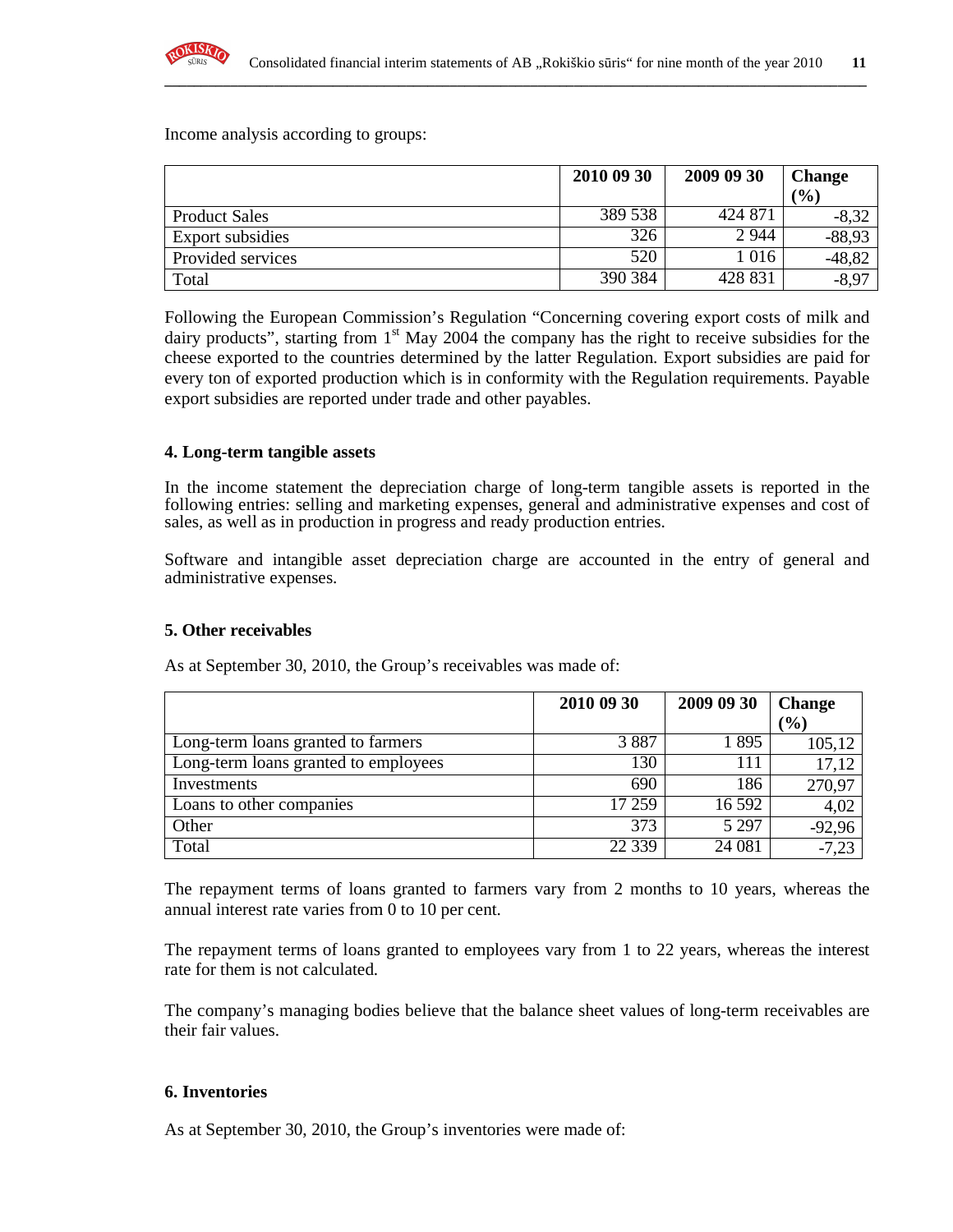

|                        | 2010 09 30 | 2009 09 30 | <b>Change</b> |
|------------------------|------------|------------|---------------|
|                        |            |            | (%)           |
| Raw material           | 6.541      | 5 8 0 1    | 12,76         |
| Production in progress | 12 9 84    | $7\,596$   | 70,93         |
| Ready production       | 39 808     | 21 7 14    | 83,33         |
| Other inventories      | 2 3 4 6    | 2 5 0 2    | $-6,24$       |
| Total                  | 61 679     | 37 613     | 63,98         |

## **7. Selling and Other Receivables**

As at September 30, 2010, the Group's selling and other receivables were made of:

|                                             | 2010 09 30               | 2009 09 30 | <b>Change</b><br>(%) |
|---------------------------------------------|--------------------------|------------|----------------------|
| Selling receivables                         | 72 036                   | 84 5 1 1   | $-14,76$             |
| Receivable export subsidies                 | $\overline{\phantom{a}}$ | 1892       |                      |
| VAT receivable                              | 4 0 9 0                  | 1957       | 108,99               |
| Other receivables                           | 10 659                   | 14 70 6    | $-27,52$             |
| Advance payments and future period expenses | 1 1 4 3                  | 1 302      | $-12,21$             |
| Total                                       | 87928                    | 104 368    | $-15,75$             |

## **8. Cash and cash equivalents**

Cash and cash equivalents in the Balance sheet and Cash flow statement are made of the following:

|                              | 2010 09 30 | 2009 09 30 | <b>Change</b> |
|------------------------------|------------|------------|---------------|
|                              |            |            | (0/0)         |
| Bank and cash-register money | 58 221     | 24 8 45    | 134,34        |
| Current deposits             | 5 6 6 8    | 30 566     | $-81,46$      |
| Total                        | 63889      | 55 411     | 15,30         |

#### **9. Share capital**

As at September 30, 2010, the share capital was comprised of 38,444,894 (thirty eight million four hundred forty four thousand eight hundred ninety four) litas divided into 38,444,894 (thirty eight million four hundred forty four thousand eight hundred ninety four) ordinary registered shares with par value of LTL 1 each.

Within the third quarter this year, via the stock exchange NASDAQ OMX Vilnius operating in the submarket of official tenders, AB "Rokiskio suris" purchased 2,576,864 units of own shares of 1 (one) litas par value.

As at September 30, 2010, AB "Rokiškio sūris" owned 2,576,924 ordinary registered shares with par value LTL 1 (one). The company does not have the right to employ property and non-property rights using the own shares as stated by the Law on Joint Stock Companies.

As at September 30, 2010, the Group had 5600 shareholders.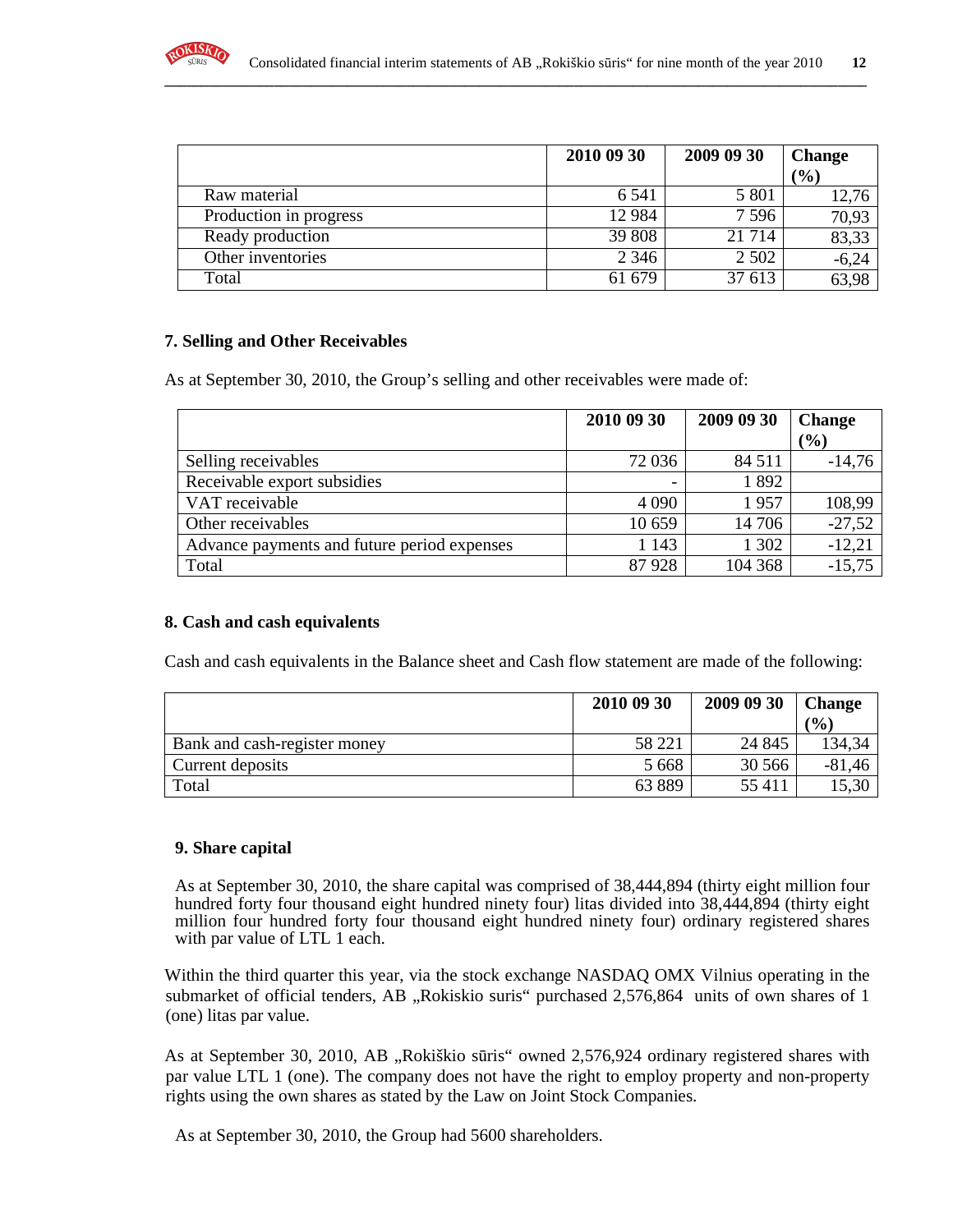

## **10. Financial ratios**

Financial indicators of the Group:

|                                    | 2010 09 30 | 2009 09 30 | <b>Change</b> |
|------------------------------------|------------|------------|---------------|
|                                    |            |            | $(\%)$        |
| Revenue (LTL thousand)             | 390 384    | 428 831    | -8.97         |
| EBITDA (LTL thousand)              | 35 638     | 36 205     | $-1,57$       |
| EBITDA margin (%)                  | 9.13       | 8.44       | 8,17          |
| Operations profit (LTL thousand)   | 12 279     | 14 4 92    | $-15,27$      |
| Margin of operations profit $(\%)$ | 3,15       | 3,38       | $-6,80$       |
| Profit per share (LTL)             | 0.34       | 0.24       | 41,67         |
| Number of shares (units)           | 38 444 894 | 42 716 530 | $-10,00$      |

## **11. Information on the company's collegial bodies**

#### **Board of Directors** :

**Dalius Trumpa** – Board Chairman (elected by the  $25<sup>th</sup>$  April 2008 General meeting of shareholders). Owns 759 740 ordinary registered shares. i.e. 1,98% of the Authorized capital and 2,12% of votes of AB "Rokiškio sūris".

Participation in the activities of other companies:

Shareholder of UAB" Pieno pramonės investicijų valdymas", having 3,91 % of the company's shares and votes;

Chief executive officer of UAB "Rokiškio pienas", having no shares;

Director of UAB "Rokvalda", having 100% of shares and votes;

Antanas Kavaliauskas - Deputy Chairman (elected by the 25<sup>th</sup> April 2008 General meeting of shareholders), the Chief Financial Officer of AB "Rokiškio sūris", having no ownership of AB "Rokiškio sūris".

Participation in the activities of other companies:

Shareholder of UAB "Pieno pramonės investicijų valdymas" owning 3,91% of shares of UAB" Pieno pramonės investicijų valdymas".

Board Chairman of Latvian company SIA Jekabpils piena kombinats, having no shares;

Director of Lithuanian dairy association "Pieno centras", having no shares.

**Antanas Trumpa -** Board member (elected by the  $25<sup>th</sup>$  April 2008 General meeting of shareholders), Chief Executive Officer of AB "Rokiškio sūris", owning 6 528 370 ordinary registered shares of AB "Rokiškio sūris", i.e. 17,11% of the authorized capital of AB "Rokiškio sūris" and 18,34% of votes.

Participation in the activities of other companies:

Shareholder of UAB "Pieno pramonės investicijų valdymas" with 7 546, i.e. 74,86% of the shares and votes of UAB" Pieno pramonės investicijų valdymas".

**Ramūnas Vanagas -** Board member (elected by the 25<sup>th</sup> April 2008 General meeting of shareholders), Development Director of AB "Rokiškio sūris", having no ownership of shares of AB "Rokiškio sūris".

Participation in the activities of other companies:

Board member of UAB "Skirpstas", having no shares.

**Andrius Trumpa** - Board member (elected by the  $25<sup>th</sup>$  April 2008 General meeting of shareholders), works in Vilnius Gedimino Technikos University in the capacity of lecturer, owns  $298820$  shares, i.e. 0,78% of the Authorized capital and 0,83% votes of AB  $\alpha$ , Rokiškio sūris".

He does not participate in the performance and capital of any other companies.